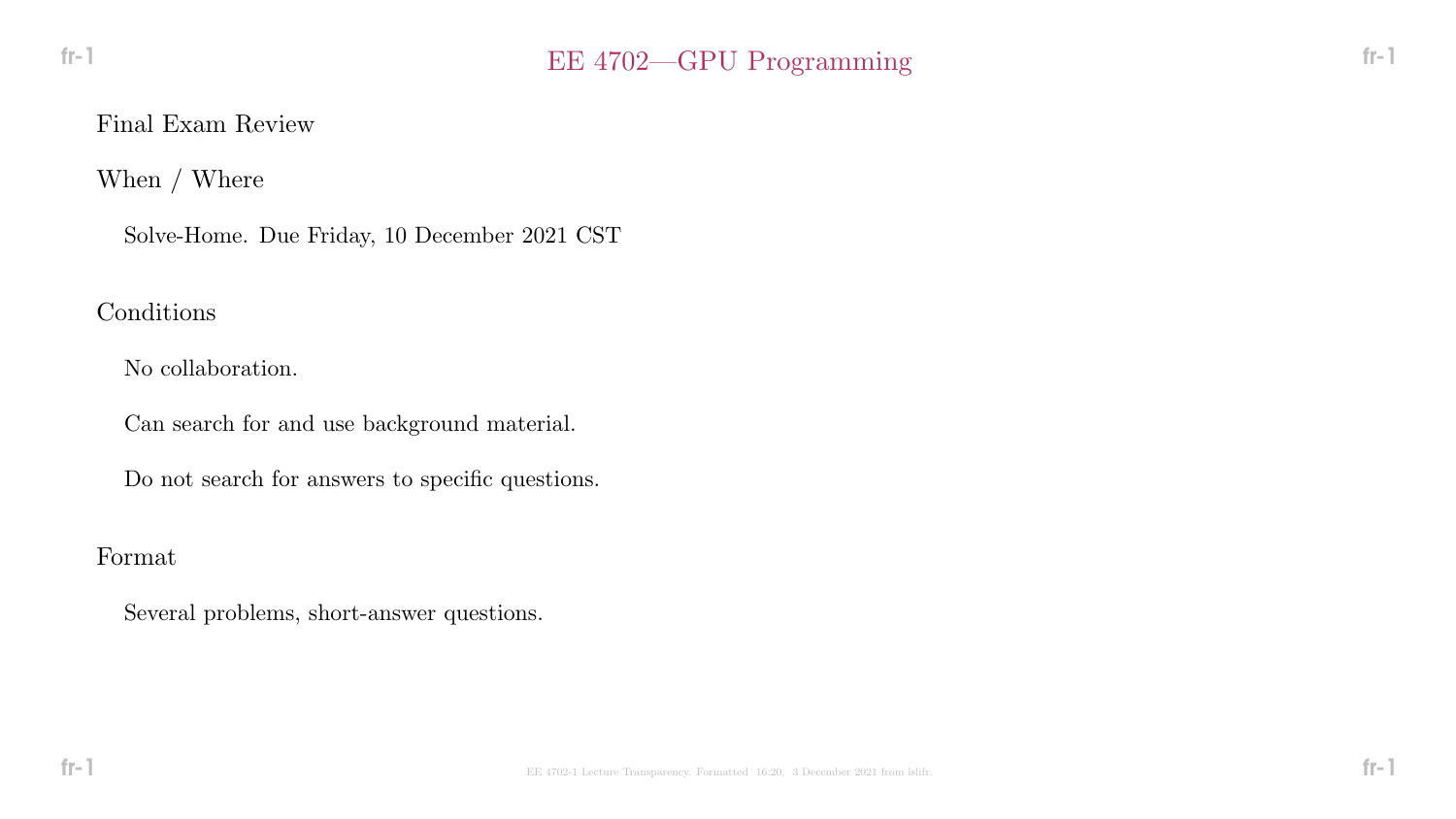## Resources

Lecture "slides" used in class: <https://www.ece.lsu.edu/koppel/gpup/ln.html>

Solved tests and homework:. <https://www.ece.lsu.edu/koppel/gpup/prev.html>

It's important to study the solutions.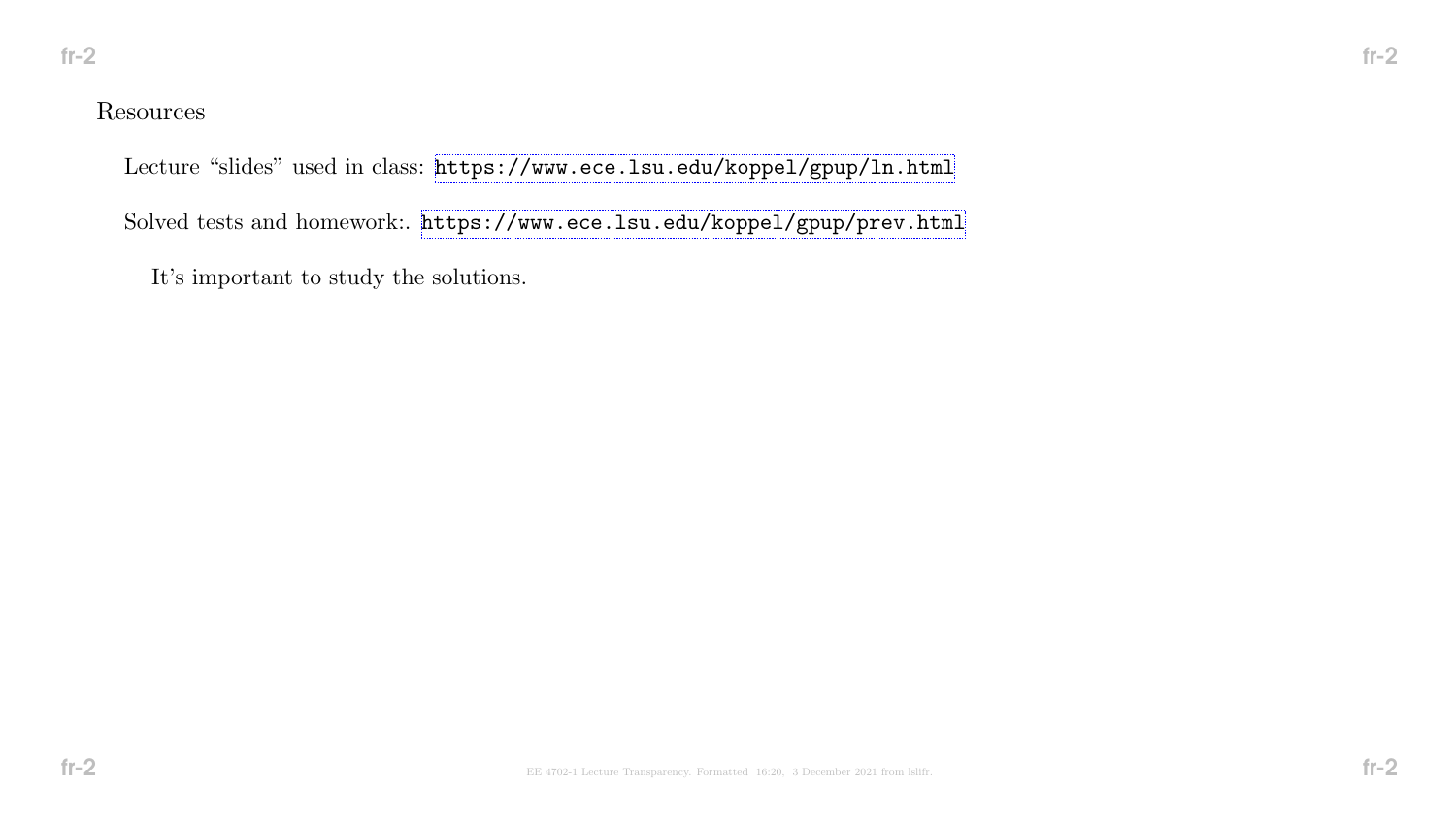#### Study Recommendations

Study this semester's homework assignments. Similar problems may appear on the exam.

Solve Old Problems—memorizing solutions is not the same as solving.

Following and understanding solutions is not the same as solving.

Use the solutions for brief hints and to check your own solutions.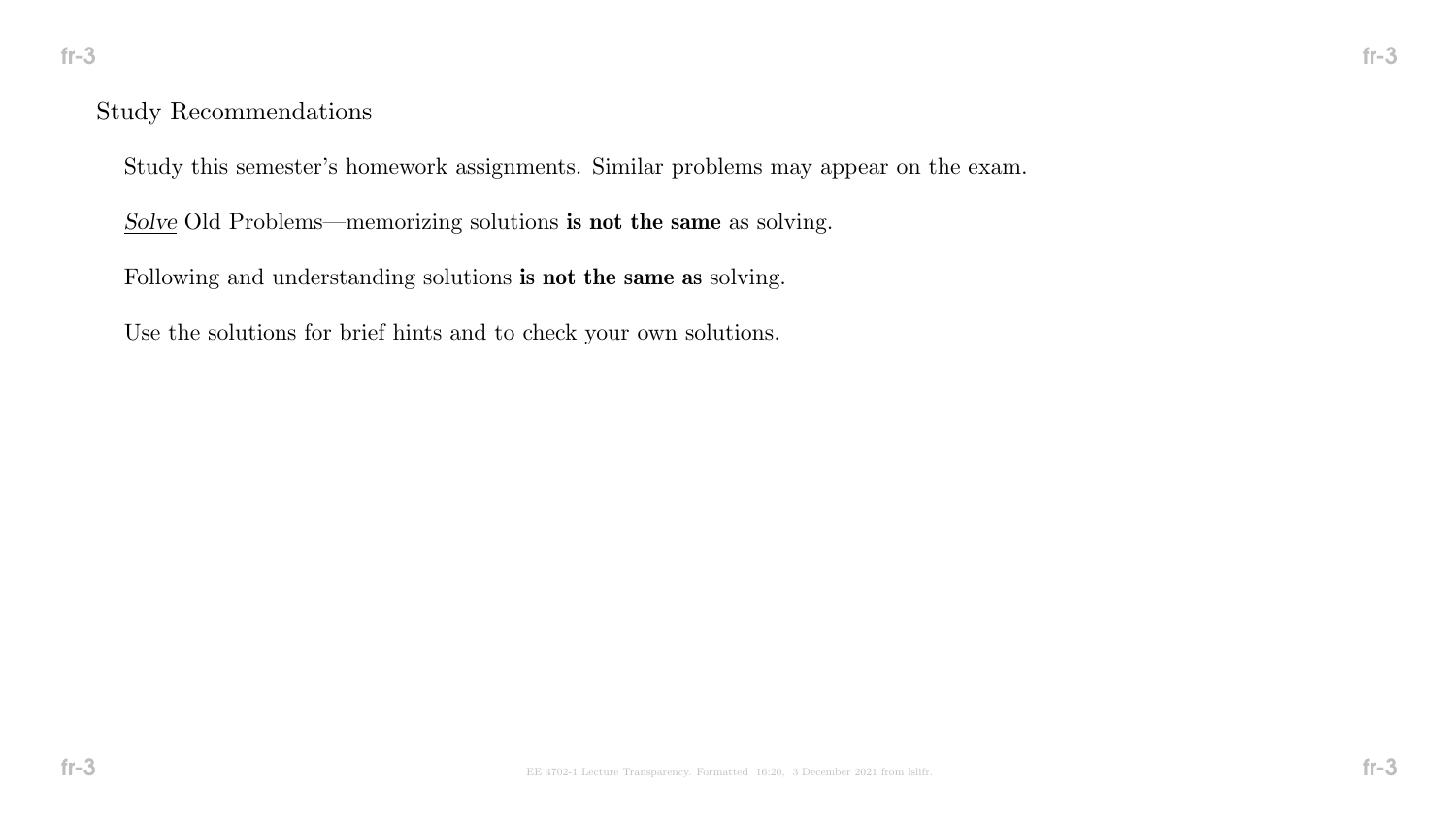# Mathematics

Coordinates, Points, Vectors, Homogeneous Coordinates

Dot and Cross Products

Line / Plane Intercept

Transformations

Projections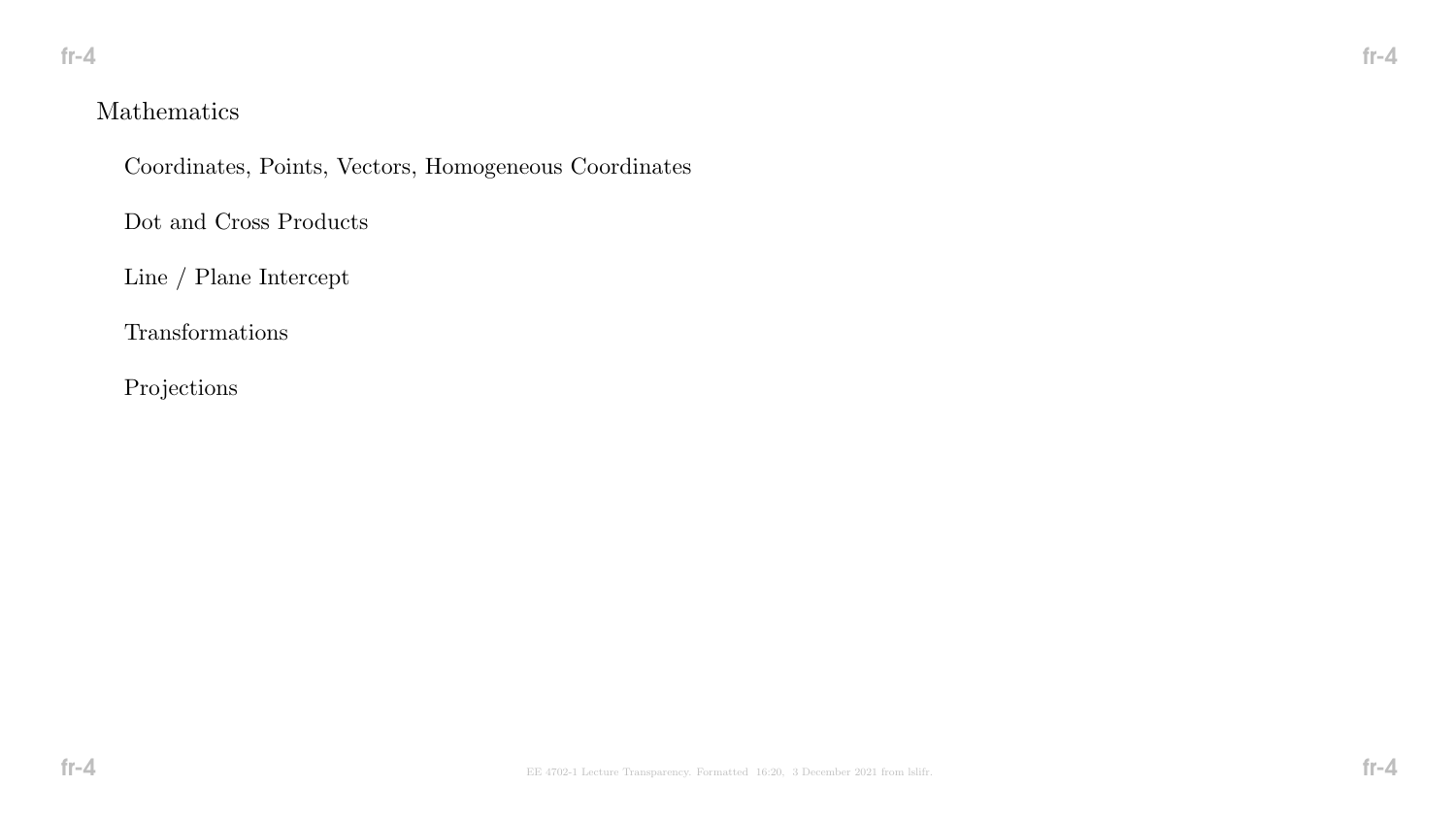# Coordinate and Vector Classes

pVect, pCoor, pNorm, pMatrix

Use these for basic computations.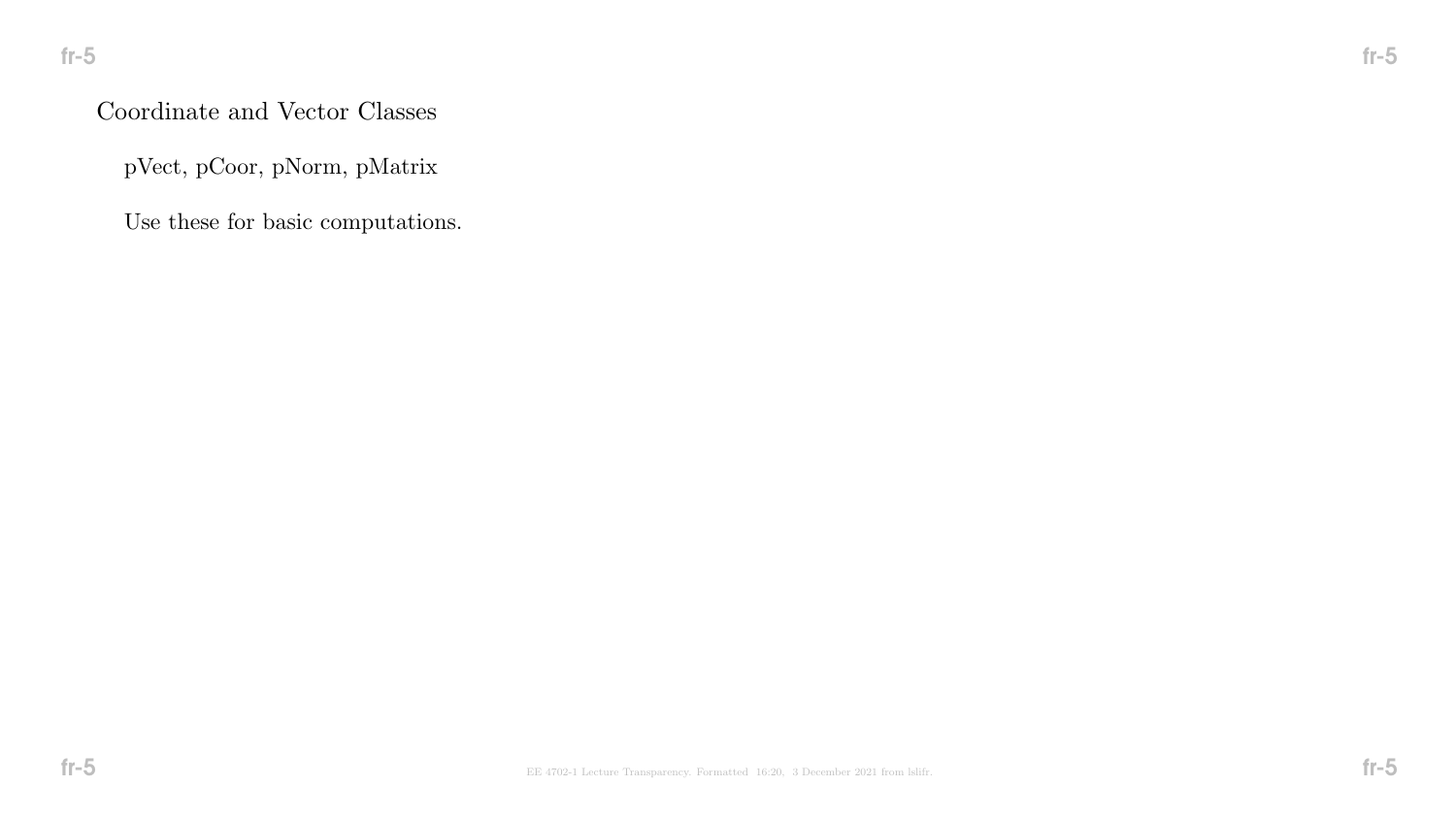# Simple Physical Simulation.

Understand how world modeled.

Point masses, ideal springs, gravity field.

Time Step

Updating velocity and position.

Forces

Gravity.

Ideal spring.

Simple Collisions.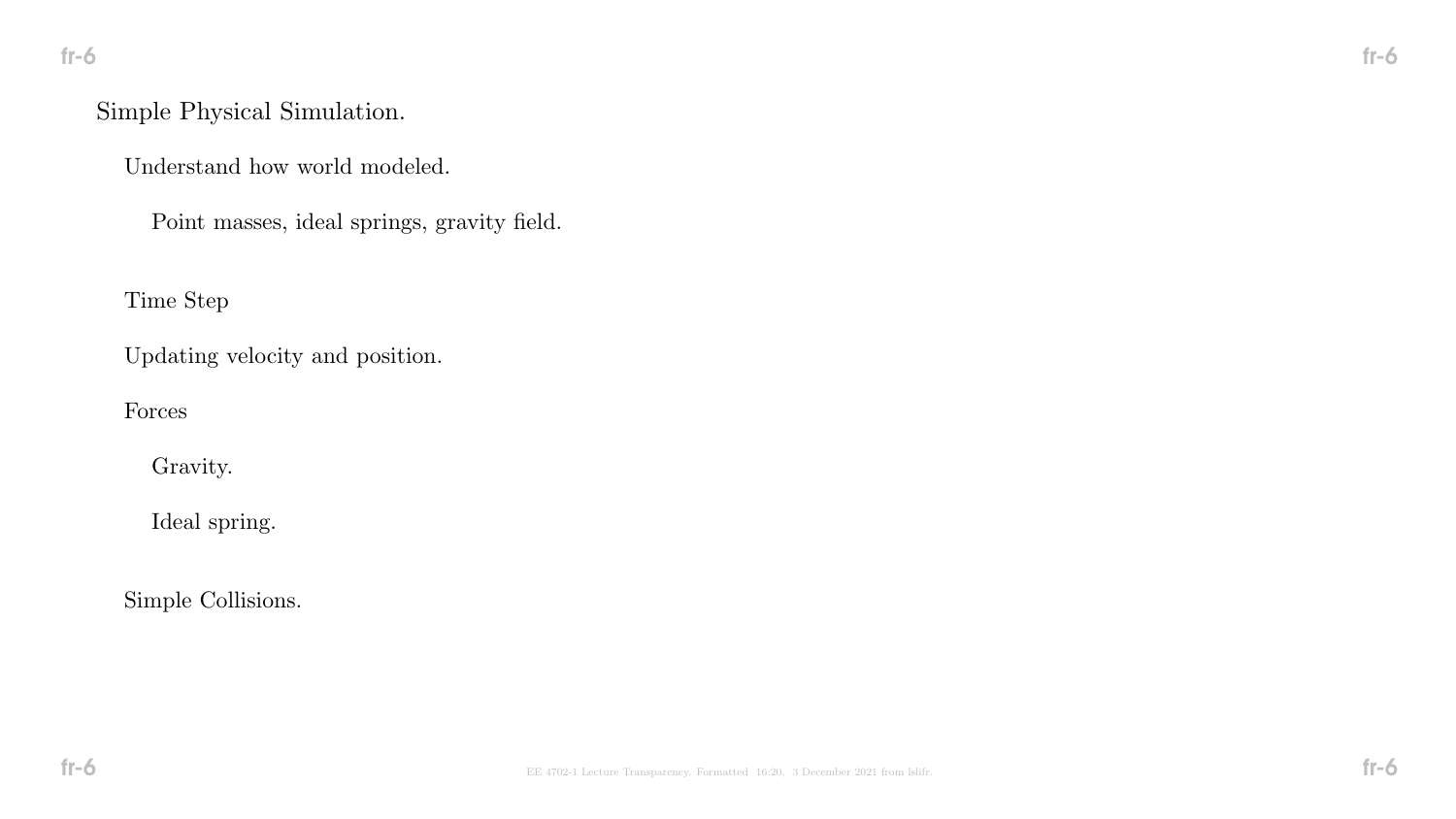# Coordinate Spaces

OpenGL: Object, Eye, Clip, Window

Vulkan Rasterization: Clip, Window

Vulkan Ray Tracing: Object, World, Clip, Window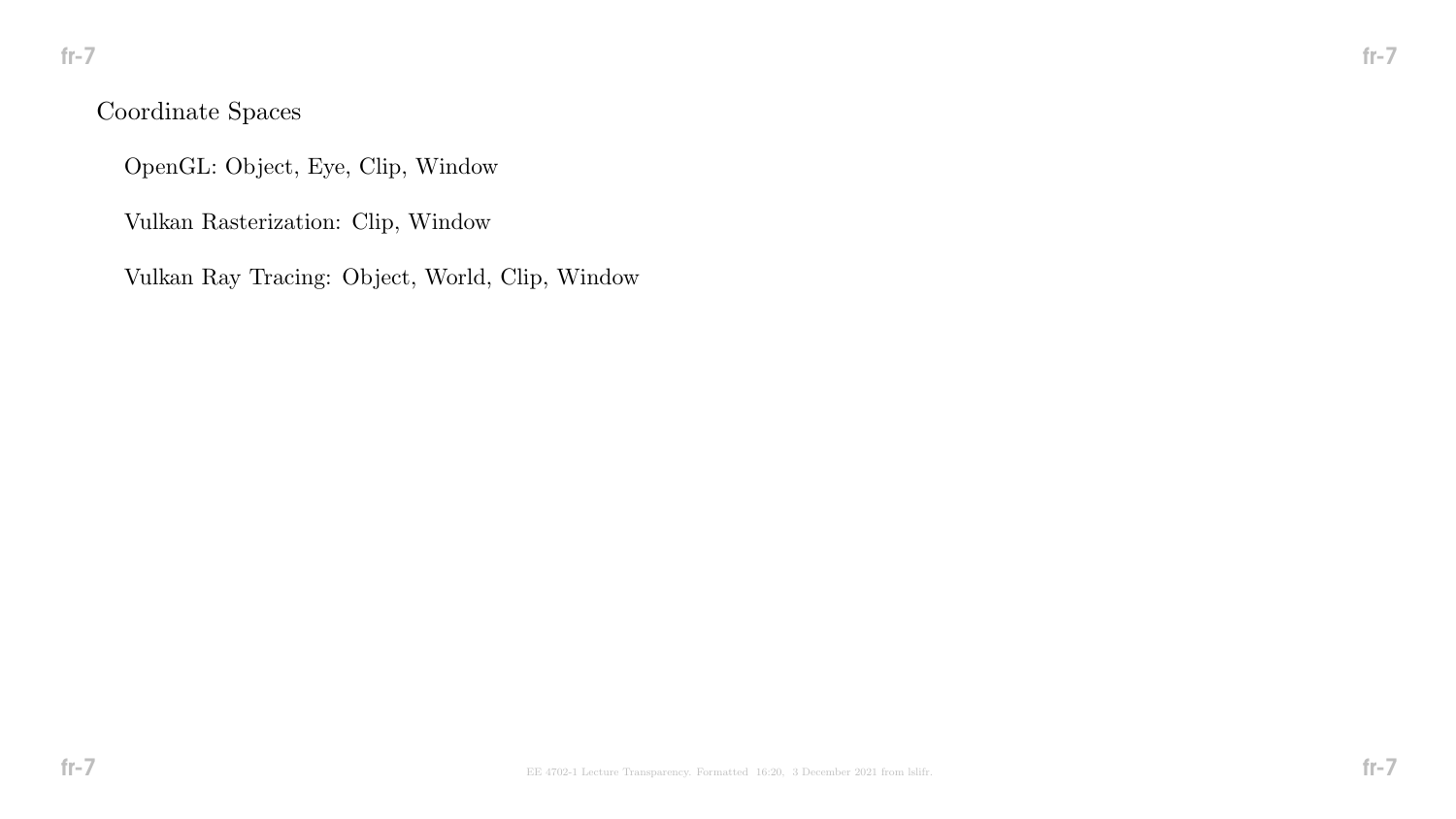#### Vulkan Primitives and Vertex Specification

Primitives (Primitive Topology)

[Vulkan 1.2 Section 21.1](https://www.khronos.org/registry/vulkan/specs/1.2-extensions/html/chap21.html) (https://www.khronos.org/registry/vulkan/specs/1.2-extensions/html/chap21.html)

vk::PrimitiveTopology::eTriangleList

vk::PrimitiveTopology::eTriangleStrip

vk::PrimitiveTopology::eLineList

vk::PrimitiveTopology::eLineStrip

vk::PrimitiveTopology::ePointList

Vertex Shader Inputs.

Vertex (coordinate), color, normal, etc.

Estimate amount of data needed.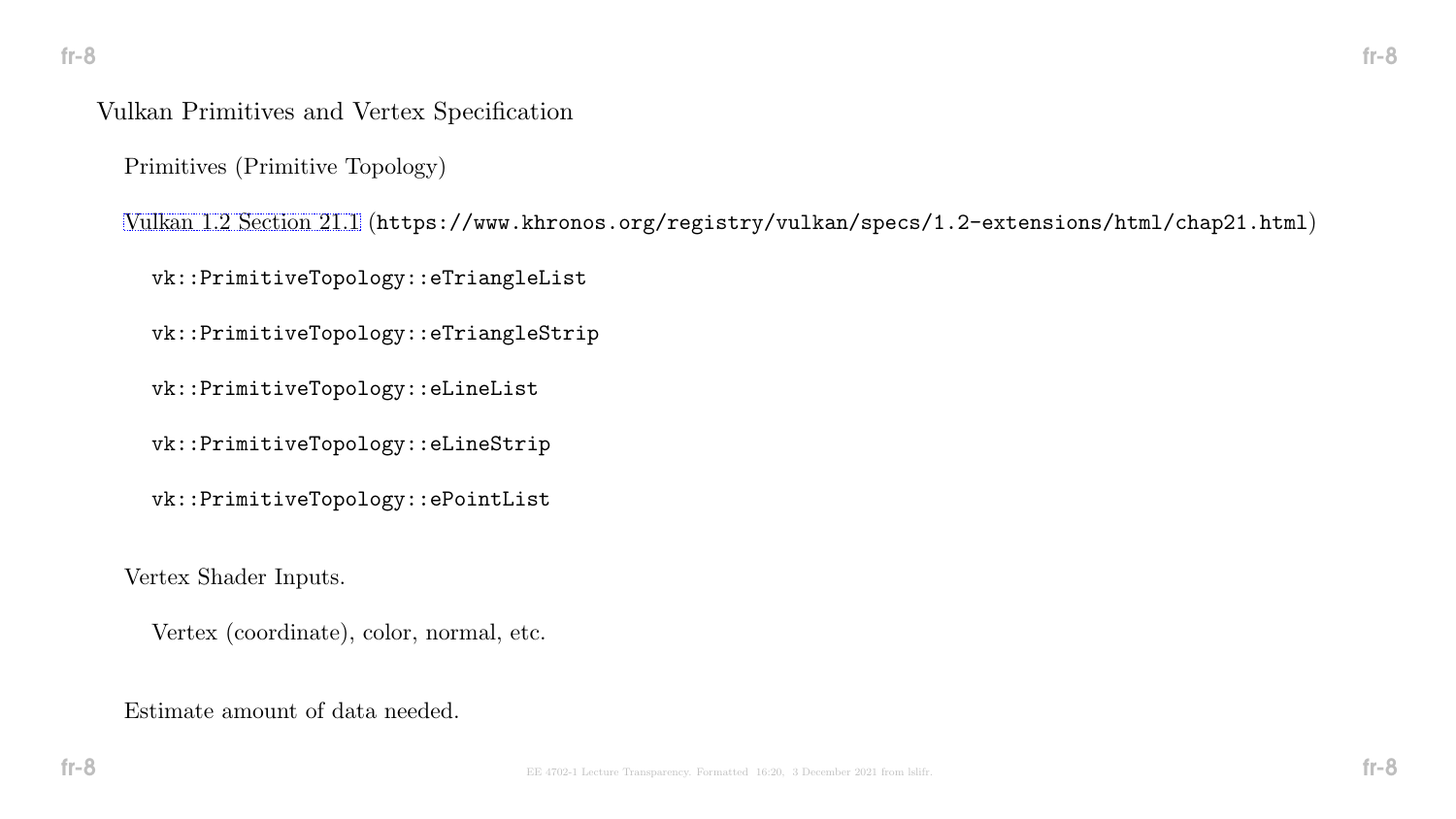# Vulkan and OpenGL Textures

See <https://www.ece.lsu.edu/koppel/gpup/2021/demo-08-texture.cc.html>

Basic Idea

Texture Filtering: Minification, Magnification, mipmap levels.

Linear/Nearest

Texture application.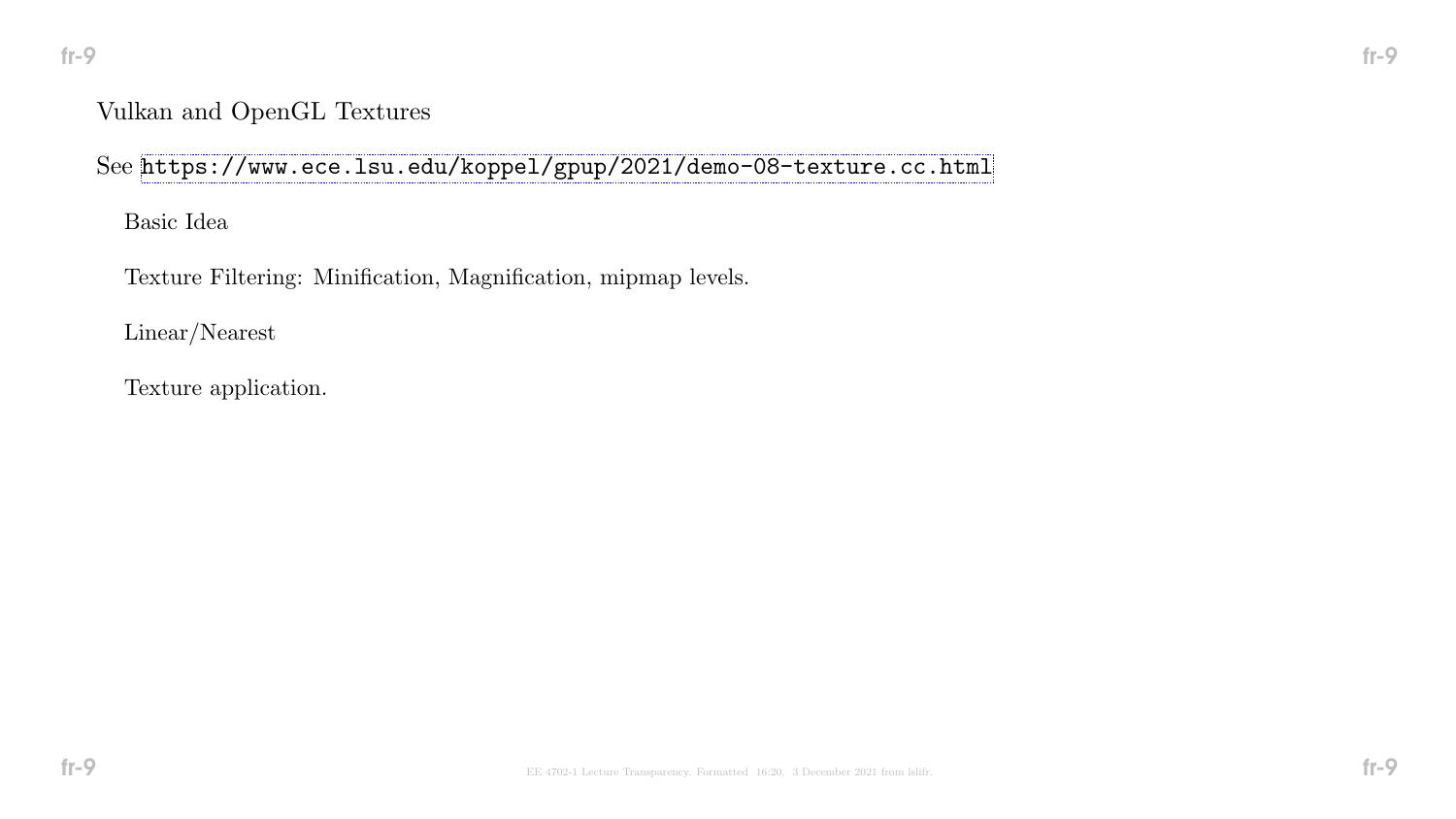# fr-10 fr-10

# Vulkan Rasterization Rendering Pipeline

The Stages: Vertex, Geometry, Fragment

Fixed Functionality v. Programmable Stage. (See <https://www.ece.lsu.edu/koppel/gpup/2021/set-3-rend-pipe.pdf>)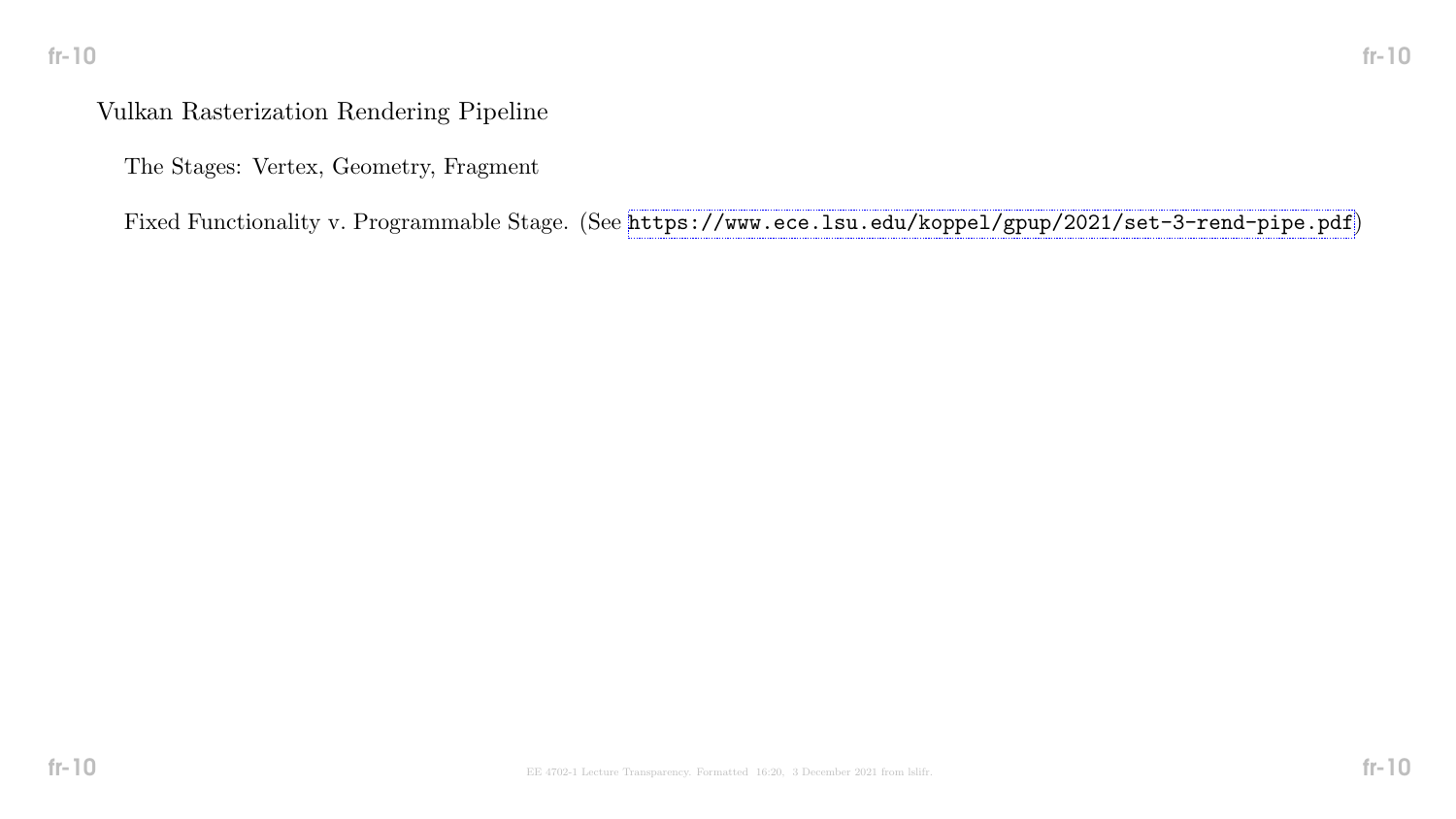# Shader Programming

Programmable Shaders

Vertex, Geometry, Fragment.

For Each One:

Inputs, Outputs.

Conventional functionality.